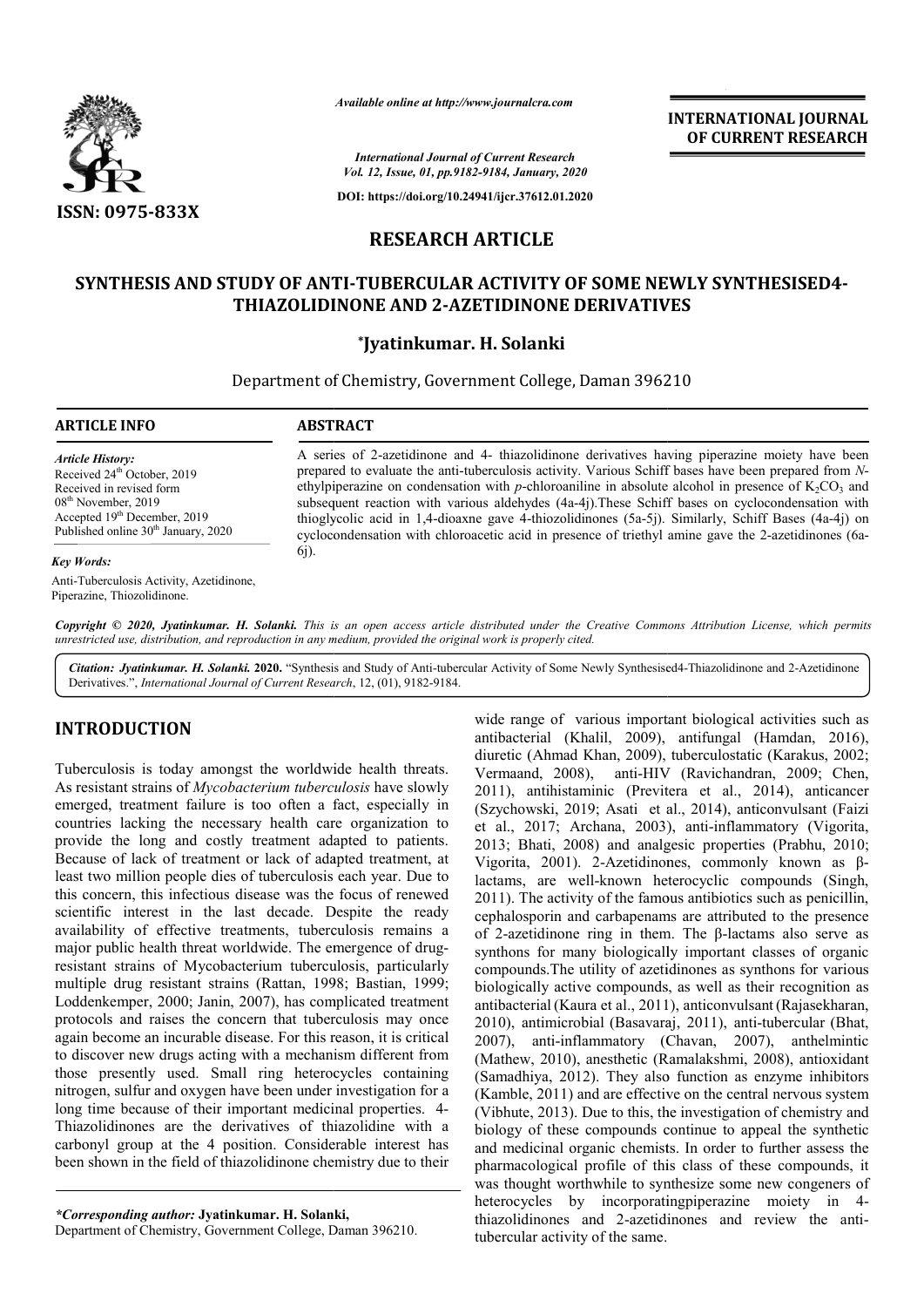## **3.1.1 The antitubercular activity of 4-thiazolidinones are presented in Table.1**

| Compounds  | R                         | MIC values ( $\mu$ g/mL) of <i>M. tuberculosis</i> $H_{37}Rv$ | % Inhibition |
|------------|---------------------------|---------------------------------------------------------------|--------------|
| 5a         | H                         | 512                                                           | 99%          |
| 5b         | $4-C1$                    | 256                                                           | 98%          |
| 5c         | $4-OCH3$                  | 512                                                           | 98%          |
| 5d         | $3-NO2$                   | 256                                                           | 99%          |
| 5e         | $3-OCH3$                  | 256                                                           | 99%          |
| 5f         | $4-OH$                    | 64                                                            | 98%          |
| 5g         | $2-C1$                    | 512                                                           | 98%          |
| 5h         | $2-OH$                    | 32                                                            | 99%          |
| 5i         | $3,4,5$ -OCH <sub>3</sub> | 256                                                           | 99%          |
| 5i         | $3,4$ -OCH <sub>3</sub>   | 256                                                           | 98%          |
| Rifampicin |                           | 40                                                            | 98%          |

**Table 1. Antitubercular activity of compounds 5a-5j**

## **3.1.2. The antitubercular activity of 2-azetidinonesare presented in Table.2**

**Table 2. Antitubercular activity of compounds 6a-6j**

| Compounds  | R                         | MIC values ( $\mu$ g/ml) of <i>M. tuberculosis</i> H <sub>37</sub> Rv | % Inhibition |
|------------|---------------------------|-----------------------------------------------------------------------|--------------|
| 6a         | H                         | 512                                                                   | 99%          |
| 6b         | $4-C1$                    | 256                                                                   | 98%          |
| 6c         | $4-OCH3$                  | 512                                                                   | 98%          |
| 6d         | $3-NO2$                   | 256                                                                   | 99%          |
| 6e         | $3-OCH3$                  | 256                                                                   | 99%          |
| 6f         | $4-OH$                    | 32                                                                    | 98%          |
| 6g         | $2-C1$                    | 512                                                                   | 98%          |
| 6h         | $2-OH$                    | 32                                                                    | 99%          |
| 6i         | $3,4,5$ -OCH <sub>3</sub> | 256                                                                   | 99%          |
| 6i         | $3,4$ -OCH <sub>3</sub>   | 256                                                                   | 98%          |
| Rifampicin |                           | 40                                                                    | 98%          |

#### **EXPERIMENTAL**

**General:** All chemicals used were from Sigma Aldrich, Merck and Fluka. Solvents used were of analytical grade. All reactions were routinely checked by TLC. TLC was performed on aluminum-backed silica gel plates (silica gel 60 F254 grade, Merck DC) with spots visualized by UV light. Melting points were determined in open capillary tubes and are uncorrected. IR spectra were recorded in KBr on a Shimadzu 8400S FTIR spectrophotometer. 1H NMR spectra were recorded on a Hitachi 300 MHz using TMS as an internal standard and elemental analysis had been carried out on Perkin-Elmer CHNS-2400.<sup>(32)</sup>,(33)

**Synthesis of 4-(4-ethylpiperazin-1-yl) benzenamine (3):** A mixture of *N*-ethylpiperazine(1) (0.01mole) and *p*chloroaniline(2) (0.01 mole) and anhydrous K2CO3 in absolute alcohol (20 mL) was refluxed for 4 hrs. The resultant mixture was cooled to room temperature and poured into icecold water with stirring. The separated solid was filtered, washed with water and recrystallized from absolute alcohol.

**Synthesis of N-substitutedbenzylidene-4-(4-ethylpiperazin-1-yl) benzenamine (4a-4j):** A mixture of 4-(4-ethylpiperazin-1-yl)benzenamine (3) (0.01 mole), aromatic aldehyde (0.01 mole) and 2-3 drops of glacial acetic acid in absolute alcohol (30 ml) was refluxed for 2 hrs. After the completion of reaction it was poured into ice-cold water with stirring. The solid product obtained was filtered, washed with water and recrystalized from absolute ethanol to give compound (4a).Similarly other compounds (4b-4j)were synthesized by above procedure.

**Synthesis of2-(sustitutedphenyl)-3-(4-(4-ethylpiperazin-1 yl)phenyl)thiazolidin-4- one( 5a-5j):** A mixture of compound

(4a)(0.01 mole) and thioglycolic acid (0.02 mole) was refluxed in the presence of 1, 4-dioxane for 12 hrs. After completion, reaction mass was dumped in ice cold water. The product formed was isolated, washed with water and recrystallized from ethanol to give compound(5a). Similarly other compounds (5b-5j)were synthesized by above procedure.

**Synthesis of 3-chloro-1-(4-(4-ethylpiperazin-1-yl)phenyl)-4- (substituents phenyl)azetidin-2-one (6a-6j):** To a stirred solution of substituted Schiff base(4a), (0.01 mole), triethylamine (0.02 mole) in dry1,4- dioxane (50ml), monochloroacetylchloride (0.02 mole) was added drop wise at room temperature. The reaction mixture was stirred for 30 min. and then refluxed for 12 hrs. After completion of reaction, it was poured into water. The separated solid was filtered, washed with water and recrystallized from ethanol.Similarly other compounds (6b-6j)were synthesized from 4b-4j using above procedure.

## **PHARMACOLOGY**

**Evaluation of anti-tubercular activity:** The antimycobacterial activity of the synthesized compounds **(5a-5j)**and **(6a-6j)**were assessed against M. tuberculosis H37Rv (ATCC 2729411) using Lowenstein–Jensen (L. J. Slope).The activity was expressed as minimum inhibitory concentration (MIC) inμg/mL. The drug concentration tested were in the range 0.1 – 100.0 μg/mL

### **Conclusion**

The results of antitubercular activity of all the synthesized analogs viz.. 4-thiazolidinones and 2-azetidinones can be